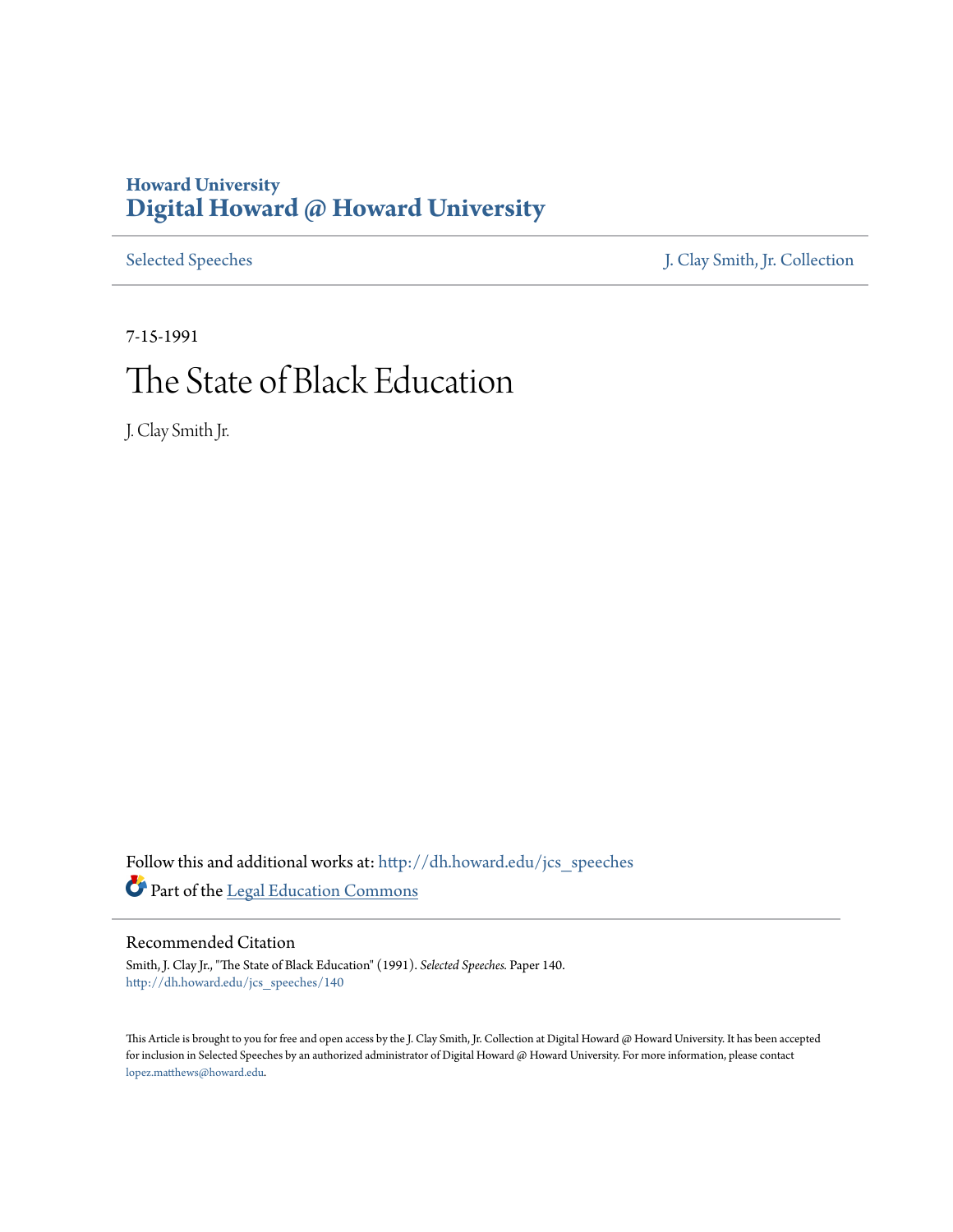I.b? *fY* 

US DEPARTMENT OF EDUCATION

July 15, 1991

(: 1 II r' O'. ,~ •••• ~\_

Jeanette J. Lim Acting Director Policy Development Division Office for civil Rights u.s. Department of Education 330 C street, S.W. Washington,D.C. 20202

**WEAT SKENT INFORMALL** 

Dear Ms. Lim,

The National Bar Association (NBA) and the National Association for Equal Opportunity in Higher Education (NAFEO), by its attorneys, hereby timely submits these comments in response to the Notice of Request for Comments issued by the U.S. Department of Education and published in the Federal Register on May 30, 1991. See Notice of Request for Comments, 56 Fed. Reg. 24383 (May 30, dee Notice of Request for Commence, 50 Fed. Reg. 24585 (May 50, 1991) (Notice). By its Notice, the U.S. Department of Education requests public comment on the necessity for, and the constitutionality of, "financial aid programs that consider race or national origin as a factor in the award process." Id.

As discussed herein, minority-based scholarships are tools that have played a significant role in educating minority students, particularly Black American students. The education of the Black American population has historically been very poor. There has been, and continues to be, a dearth of Black enrollment in higher education. However, the availability of minority-based scholarships has been instrumental in assisting a few Black American students to afford a college education, thus benefiting the American economy and society.

## I. The state of Black Education.

The united states Census Bureau issued a report recently entitled, "Educational Attainment in the united states," which found that whites are twice as likely as Blacks to complete college. In 1940, when the Bureau first· conducted a study as to how much education American adults had completed, 26 percent of white adults 25 years and older and seven percent of Black adults were high school graduates. In 1985, the proportions were 76 percent for whites and 60 percent for Blacks. Only five percent of white adults and one percent of Blacks had completed college in 1940: in 1985, 20 percent of white adults and 11 percent of Blacks were college graduates. While the gap has narrowed considerably in the past half century, barriers and erosion to Black retainment in higher education remains.

The dearth of Black enrollment in higher education has caused alarm among schools of business in major universities. Two years ago, it was reported that the proportion of minority students entering graduate business schools had declined so dramatically that educators were warning that business schools risk a serious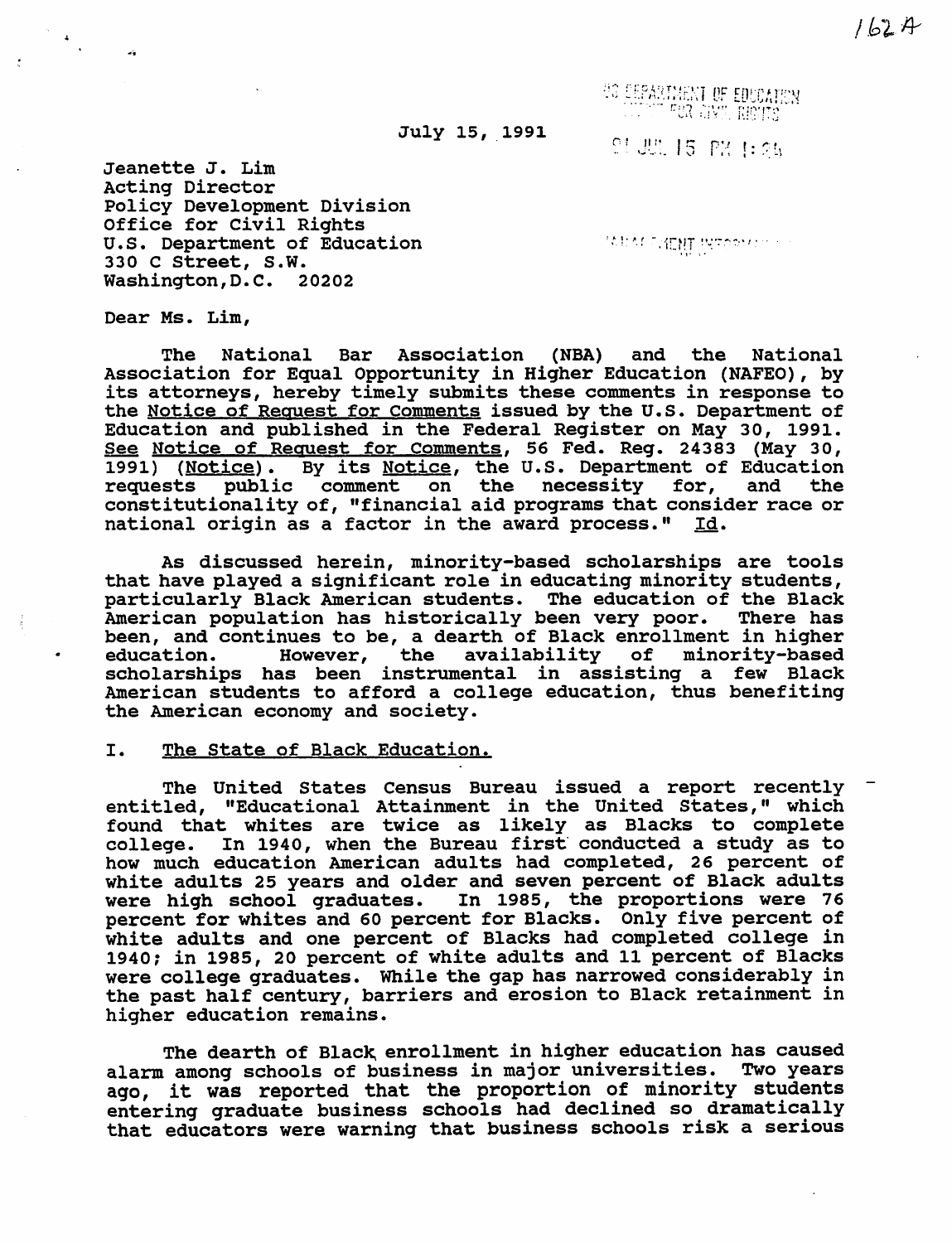#### overall decline in enrollment.

Graduate education for science and math degrees has also declined among Blacks. There is no question that the post-Brown generation must be concerned about the fact that Blacks and Hispanics earn less than four percent of the masters degrees in the physical and biological sciences. See "Number of Applicants to Medical Schools Declines," New York Times, August 30, 1987, at 22 Col. 1.

Turning to the cost of education, there is no relief in sight. On August 6, 1988, an article appearing in The Atlanta Constitution and other major newspapers disclosed that the average cost of tuition had jumped nine percent at several private four-year schools, for a total of \$6,457. This increase was predicted in August 1987 when the College Board of Examiners stated that college tuition would rise faster than the inflation rate. It was predicted that at public colleges, where many Black students are enrolled, tuition would increase at a rate of six percent. The current alarm concerning the cost of college tuition comes as no In 1979 in an address before the Old Dominion Bar Association, one commentator postulated that "one of the greatest deterrents to increased ranks of Blacks as lawyers in the work force may be the growing cost of tuition in state and private colleges." Today, that is more than a postulate; it is a matter of undisputed fact and applies not only to law students but across the board -- to all levels of degree programs sought by Black Americans and other groups. See Smith, "Blacks and Education: Don't Shout Too Soon -- An Annotated Bibliography," 7 Harvard Blackletter Journal 99 (1990) (cites articles referred to in this section).

#### II. Scholarships: Purpose and Objective.

The legality of scholarships reserved to minorities emerged as a hot political issue last year when civil rights groups criticized<br>the NCAA and its sponsors for holding the Fiesta Bowl football game in Phoenix, Arizona, a state where the electorate rejected the proposition to make a state holiday for slain civil rights leader<br>Rev. Martin Luther King, Jr. In anticipation of criticism from In anticipation of criticism from civil rights groups, sponsors suggested providing \$100,000 to each college invited to participate in the game and the money to be earmarked for scholarships limited to minority students. The colleges and universities asked the Department of Education about the suggestion from sponsors of the Fiesta Bowl, and the federal agency ruled that administration of these restricted scholarships by a college receiving any federal aid would violate the antidiscrimination provisions of Title VI of the civil Rights Acts, as amended by the Civil Rights Restoration Act of 1988.

It is more than a little ironic that, after several hundred years of class-based discrimination against Black Americans, the Department of Education is unwilling to hold that a remedy such as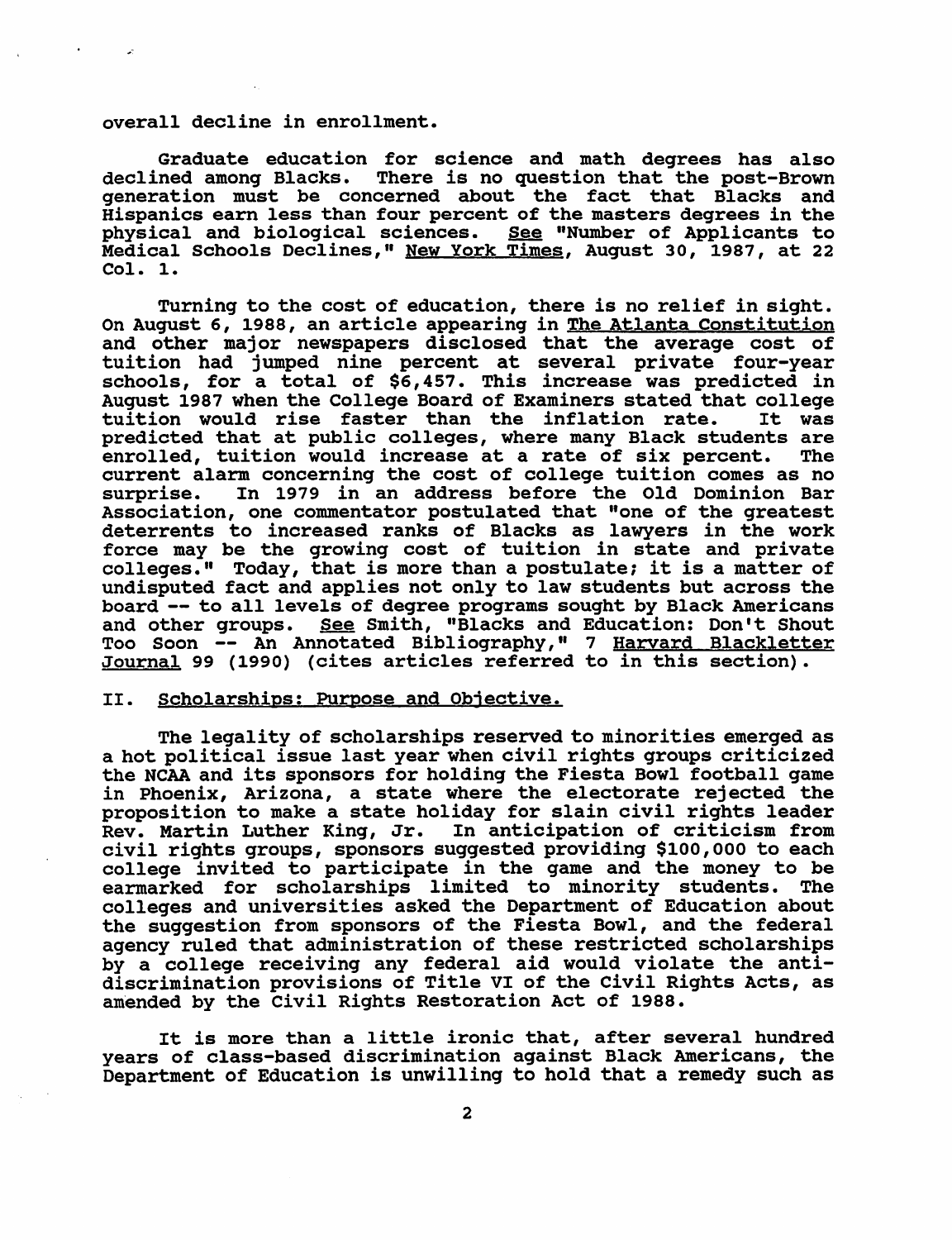minority-based scholarships for remedying that discrimination is not permissible, particularly since there is no indication that such scholarships trammel on the majority population. In declining to so hold, the Department of Education would be ignoring a fact recognized by Justice Thurgood Marshall in a landmark civil rights case that "for several hundred years Negroes have been discriminated against, not as individuals, but rather solely<br>because of the color of their skin. It is unnecessary in 20th because of the color of their skin. It is unnecessary in 20th<br>century America to have individual Negroes demonstrate that they<br>have been victims of racial discrimination; the racism of our society has been so pervasive that none, regardless of wealth or position, has managed to escape its impact." Regents of the University of California v. Bakke, 438 U.S. 265, 400 (opinion of Marshall J.). The differences in the experience of the Black American make it difficult for any -reasonable man to accept that minority scholarships can not be used to remedy generations of racial discrimination.

critics of the minority scholarships raise the familiar cry that programs must be "color-blind." To borrow the message articulated by Justices Brennan, White, Marshall and Blackmun in Regents of University of California v. Bakke and tailored to the<br>issue of minority scholarships: "Claims that [minority of minority scholarships: "Claims that [minority scholarships] must be 'color-blind' or that the datum of race is no longer relevant to public policy must be seen as aspiration rather<br>than as description of reality. This is not to denigrate aspiration; for reality rebukes us that race has too often been used by those who would stigmatize and oppress minorities. Yet we cannot -- and, as we shall demonstrate, need not under our laws and public policy let color blindness become myopia which masks the reality that many 'created equal' have been treated within our lifetimes as inferior both by the law and by their fellow ifferimes as inferior bodin by the law and by their feftow<br>citizens." Bakke, 438 U.S. at 327 (opinion of Brennan, White, Marshall and Blackmun).

#### III. Scholarships: The Test To Uphold

The test to be applied to minority scholarships should be similar to the one adopted in Metro Broadcasting v. FCC 110 S.Ct. 2007 (1990), according to former White House counsel Lloyd N. Cutler. See Cutler, "A Test for Minority Scholarships," Washington Post, February 8, 1991 at A19, Col. 2. Metro involved the constitutionality of a policy by the Federal Communications Commission that permits a broadcast licensee facing loss of its broadcast license to avoid a hearing and possible lost of license by selling his station to a qualified minority applicant. Supreme court held that the FCC program was not a quota or setaside, and the policy as implemented affected less than four tenth of one percent of all broadcast sales since 1979. In his article, Mr. cutler posits that "a single scholarship fund restricted to minority students should not be held legally discriminatory if the entire student aid program of the college, taken as a whole, does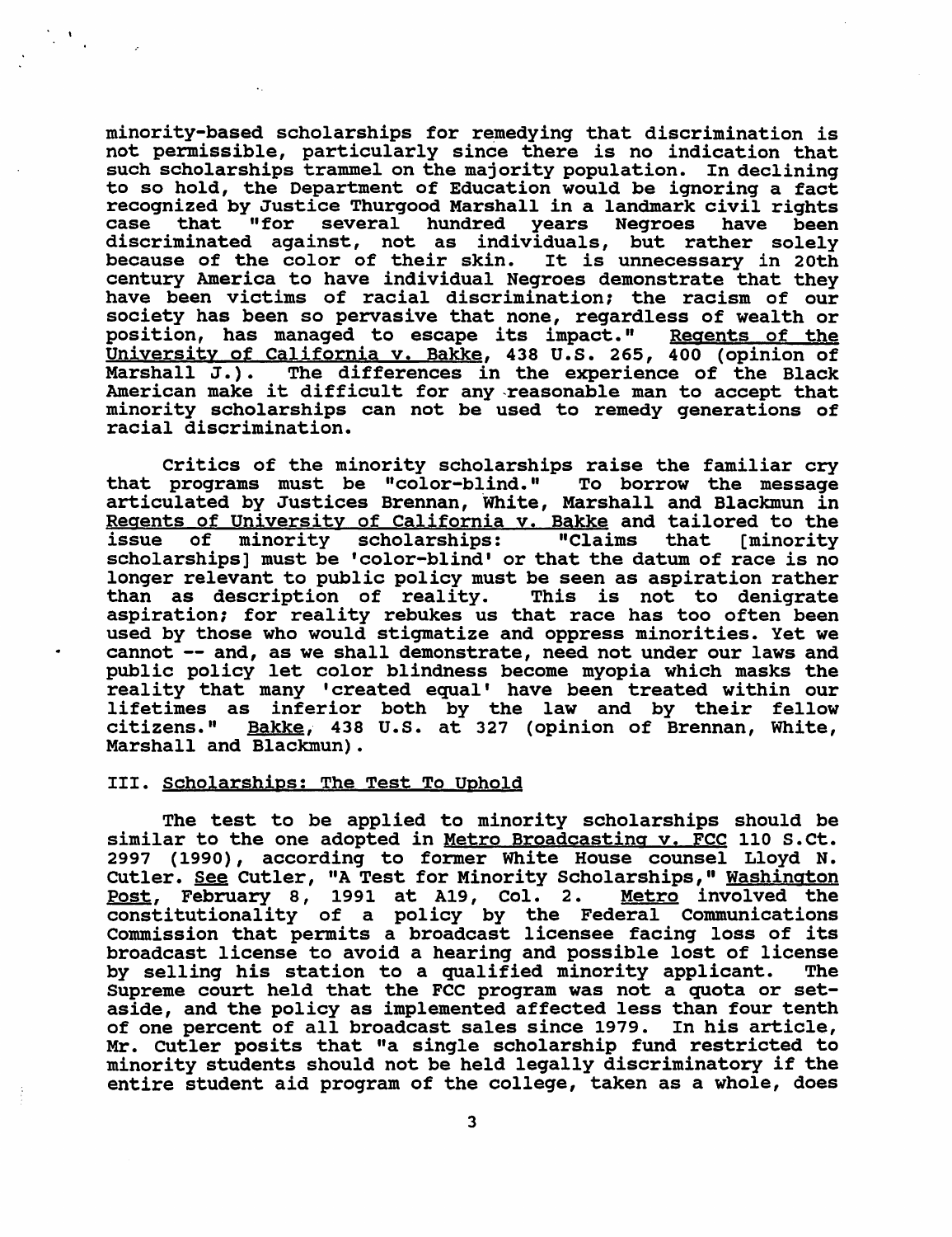not, in the language of Metro, "impose undue burdens on not, in the language of <u>metro</u>, "impose undue burdens on<br>nonminorities" or anyone else. It is a test that some minority<br>scholarships in some institutions may conceivably fail, but that scholarships in some institutions may conceivably fail, but that<br>the great majority should readily pass. Just as nonminority firms in Metro were "free to compete for the vast remainder of license opportunities," nonminority students are free to compete for the vast remainder of scholarship opportunities that most colleges and universities offer.

Applying the analysis used by the Court in <u>Metro</u> to minority<br>arships is appropriate. The purpose behind minority scholarships is appropriate. The purpose behind scholarships has been supported by local and federal governments, the private sector, and the academic academy. Governments have adopted the policy of minority scholarships "not as an end in duspeed the pointy of minority scholarships hot as an end in the institutions of higher learning. Such a goal carries its own natural limit, when the population of Black Americans in higher education reaches a reasonable level, the limit on these scholarships will become obvious.

Further, of the total number of scholarships available for higher education, minority scholarships are but a small fraction of the total available monies to nonminorities. Further, in most instances, the minority factor is but a "one plus" factor in the determination of the issuing of the scholarships. Oftentimes minority-based scholarships are granted to students whose parents' incomes fall at the lower end of the economic scale. These families are completely unable to afford to provide their children<br>an opportunity to attend college. Clearly, minority based an opportunity to attend college. scholarships are aimed directly at the barriers that a majority of minority students face in pursing higher education.

Moreover, minority-based scholarships do not impose impermissible burdens on nonminorities. Nonminority challengers to these scholarships must concede that they have not suffered the<br>loss of an already-awarded scholarship. Some nonminorities loss of an already-awarded scholarship. challenge that they have been handicapped in their ability to receive the scholarships, regardless of the relatively few minority-based scholarships offered. These opponents must be reminded that "as part of this nations's dedication to eradicating racial discrimination, innocent persons may be called upon to bear some of the burden of past discrimination." Metro, 110 S.Ct at 3026; see also Wygant v. Jackson Board of Education, 476 U.S. 267, 280-81 (1986) (opinion of Powell, J.).

Lastly, some opponents of minority-based scholarships argue that the granting of such financial awards stigmatize the student, and taints his or her achievements. contrary to such fallacious arguments, recipients of minority scholarships are not stigmatized as inferior any more than they are often stigmatized when they outperform all other competition. See Renzendes, "Campus Minorities: Confronting Racism with Mature Methods," Washington